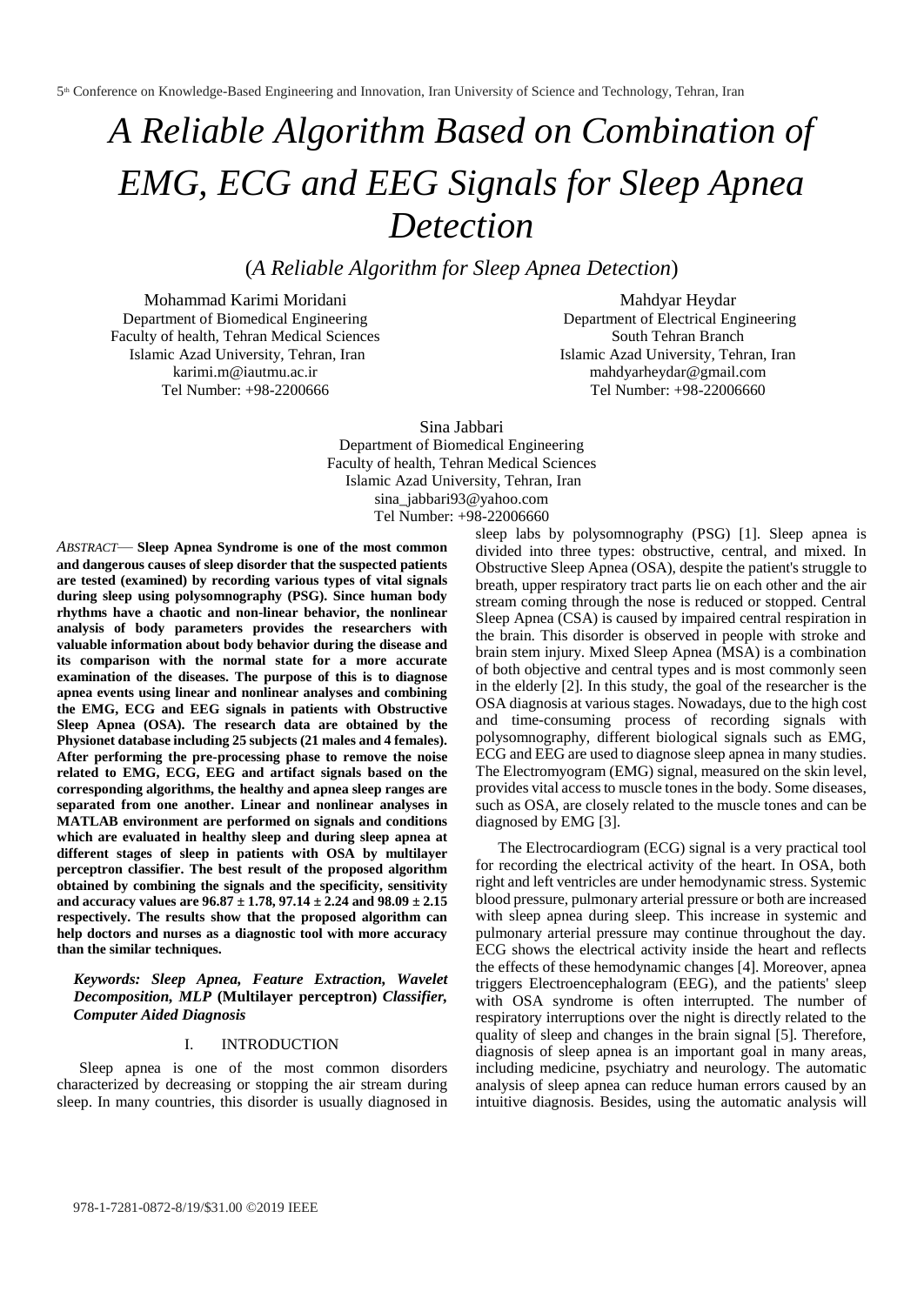increase the speed and accuracy of diagnosis. The most important step for automatic classification of sleep stages is to extract the proper features. In this paper, obstructive sleep apnea of different individuals is accurately diagnosed according to the EMG, ECG and EEG signals. The time, frequency and timefrequency domain features of the EMG, ECG and EEG signals are used because these signals are non-stationary in their nature and the performance of the proposed diagnostic system increases. Figure 1 shows the time that the disorder has occurred on the EMG, ECG and EEG signals recorded simultaneously by the PSG. The region marked on this figure is according to the information mentioned of the database.



Figure 1. Presetation of the apnea disorder window in EMG, ECG, and EEG signals

In recent years, many researchers have attempted to diagnose this disease by using fewer signals than PSG. Several studies have diagnosed this disease using ECG [6-9], EEG [10-12] and SPo2 [13-14] signals. Other studies have used the combination of two or more signals for diagnosis [15-17]. The abdominal effort signal in the abdominal and chest areas is also used to diagnose apnea incidents that did not have significant results [18-19].

This paper is organized as follows: In the second section (materials and methods), the database is introduced and the proposed method in this paper is devoted to the processing of biological signals. The third section provides the simulation results obtained from the proposed method, and the fourth section presents the discussion and conclusion.

## II.MATERIALS AND METHODS

## *A. The Database*

The data used in this study are from the physionet database [20] which are recorded by Dublin University Hospital [21]. 14 data are recorded from 25 persons, including 4 women and 21 men, using PSG device. In this article, only the persons' electrocardiogram signals (ECG) are used, due to the easiness of recording them and also a direct effect of the patient's conditions

in obstructive sleep apnea disorder on this signal. The sampling frequency of the ECG signal is 128 Hz (lead V2). The EEG signal was each sampled at 100 Hz. The submental-EMG signal was electronically high pass filtered, rectified and low-pass filtered after which the resulting EMG envelope expressed in uV rms (root-mean-square) was sampled at 1Hz.

All the patients' specifications are shown in Table 1. The mean and standard deviation in the patients' ages, BMI and AHI respectively are  $50\pm 10$  (range from 28 to 68 years old),  $31.6\pm 4$ (range from 25.1 to 42.5 Kg.), and 24.2±20.3 (range from 1.7 to 90.9) [22].

#### *B. Proposed Method*

The biological signals recorded by polysomnography are in the time domain. These signals have valuable information. In some cases, in order to find out more about temporal signals, it is necessary to have the frequency domain of the time domain signals. In some cases, the fast-Fourier-transform method does not process the unstable signals properly. The frequency of unstable signals varies over time because in the fast-Fouriertransform, the time resolution is zero. Frequency and time analyses alone cannot provide the frequency and time information of a signal simultaneously; therefore, it is necessary to consider the information obtained from the signal in the time domain and frequency domain at the same time. In order to study the frequency content, the wavelet transform is one of the new and effective tools in engineering which has been able to compensate for the Fourier transformation defects and add the time domain as one of the effective parameters in change level caused by apnea disorder. The discrete wavelet transform is a two-dimensional signal analysis to achieve time and frequency resolution simultaneously and is a very effective way of signal processing. The wavelet transform deals with the level-by-level decomposition of the signal to diagnose the time-frequency properties of the signal compared to other methods.

In this paper, EMG, ECG and EEG signals with specific frequency content are decomposed into signals of different frequency bands using discrete wavelet transform and each of these new signals covers a specific bandwidth of the original signal's frequency content. As a result of this transform (with different signals with different frequency bandwidth), the effect of different frequency contents caused by sleep apnea disorder is studied. This effect is one of the most important factors affecting the behavior of biological signals. Since continuous signals have many quantities inserting them into the wavelet transform formula is difficult and requires sophisticated calculations, the Discrete Wavelet Transform (DWT) defined by formula (1) is used to achieve the loading and coding wavelet transform in MATLAB software [23-24].

$$
DWT_{(m,k)} = \frac{1}{a} \sum_{n=0}^{N-1} \chi(n) g(\frac{k-b}{a})
$$
 (1)

In this formula,  $x(n)$  is the original signal,  $a = a_0^m$ ,  $b = b_0^m$  and *N* is the number of samples in the windowed signal. The  $g()$  is called the mother wavelet. *m* is an indicator of the decomposition level. *a* and *b* are the translation and scaling parameters. For example,  $a_0 = 3$ , DWT can interpret a multistage filter banks and run the high and low pass filters on a series of dilations.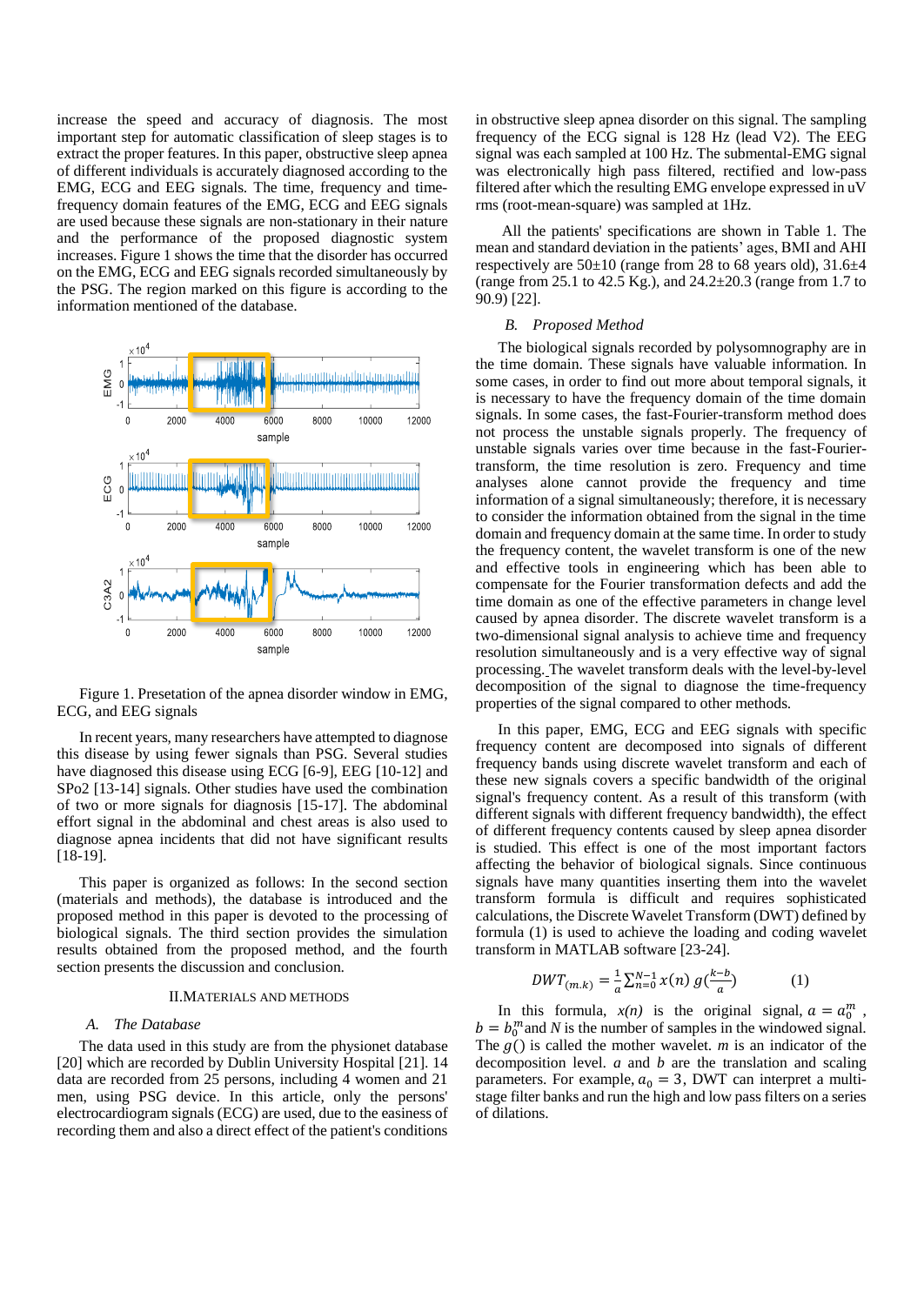Figure 2 shows the signal processing using the DWT method for three levels. The coefficients obtained after the high-pass filter are called the detail coefficients and the coefficients after the low-pass filter are known as approximate coefficients.



Figure 2. Three level of the discrete wavelet decomposition

Table 1 shows a variety of statistical parameters of the extracted features from the above-mentioned biological signals. The name and mathematical equation of these parameters are listed in this table.  $x(n)$  is the value of the time series and N is the number of data points [25].

TABLE I: INTRODUCTION OF VARIOUS PARAMETERS OF THE RESULTS OF EXTRACTED FEATURES

| N <sub>0</sub> | <b>Feature Type</b>        | Formula                                                                       |
|----------------|----------------------------|-------------------------------------------------------------------------------|
| 1              | Mean                       | $M = \frac{\sum_{n=1}^{N} x(n)}{n}$                                           |
| 2              | <b>Standard Deviation</b>  | $\Sigma_{n=1}^N(x(n)-M)^2$<br>$STD=$<br>$N-1$                                 |
| 3              | Kurtosis                   | KURT= $\sqrt{\frac{\sum_{n=1}^{N}(x(n)-M)^2}{(N-1)STD^4}}$                    |
| 4              | Root Mean Square           | $RMS = \sqrt{\frac{\sum_{n=1}^{N} x(n)^2}{N}}$                                |
| 5              | Energy                     | $\overline{N}$<br>$En = \sum x(n)^2$                                          |
| 6              | Harmonic Mean              | $Harmo =$<br>$\frac{1}{SKEW} = \frac{\sum_{n=1}^{N} \frac{1}{\chi(n)}}{SKEW}$ |
| 7              | <b>Skewness</b>            |                                                                               |
| 8              | Correlation<br>Coefficient | $CC_{x,y} = \frac{cov(x,y)}{\sigma_x \sigma_y}$                               |

Different extracted features have different numerical ranges. In order to prevent the undesirable effect of large amounts of data on the output, they are normalized. The normalization of data is obtained by the following transformation (2).

$$
Xnorm = (\frac{X_i - X_{min}}{X_{max} - X_{min}}) (X_{Hi} - X_{Low}) + X_{Low}
$$
 (2)

Where  $X_i$ ,  $X_{min}$  and  $X_{max}$  are the actual input data, minimum and maximum input data.  $X_{Hi}$  and  $X_{Low}$  be the minimum and maximum target value.

Since some of the normalized features are incapable of proper sleep apnea classification, the feature dimensions are reduced by using the principal component analysis (PCA) method. Selecting a few features prevents highlighting the properties and state of a signal and also fails to distinguish between two different signals. Selecting a large number of

feature functions confuses the classifier and leads to its failure to distinguish between the two groups of features extracted from the two categories of the signal [26-27].

#### *C. Artificial neural network (ANN)*

The behavior of the real nervous system is modeled by the neural networks. These networks have many applications in the field of classification and they can be trained to provide an appropriate response to new samples. Neural network structure consists of the input, processor and output sections. The data are applied to the neural network through the input and then each input is multiplied by a weighted coefficient so that each datum receives a certain value. Finally, the weighted sum of the inputs of each neuron is passed through the activator function and the output of each neuron is generated. By combining a number of neurons and make connections between them, an artificial neural network is created. One of the most widely used networks in the classification of medical signals and images is the multilayer perceptron (MLP) neural network. The MLP neural network is also used to solve the problems of clinical diagnosis, analysis of medical images and signals, prediction of survival in a wide range of medical fields, including oncology, cardiology and hematology, special care, biometrics, dentistry, surgery, etc. This network is a class of feedforward artificial neural network. The network output is compared with the optimal output and the error is calculated. The MLP Neural Network uses the supervised learning method. One of the main challenges in neural networks is to determine the values of the connecting weights between neurons [28-29]. One of the common methods for determining the weights is to use error back propagation method which is used in this paper. Figure 3 illustrates the architecture of the MLP neural network.

The structure of the MLP neural network consists of two hidden layers in which the number of neurons in each layer is considered to reach the minimum mean square error. The selected criteria for the number of hidden neurons in neural network was  $(4n^2 + 3)/(n^2 - 8)$  [30]. The *n* is number of input parameters.

The sigmoid activation function is used for MLP neural network's neurons. Artificial neural network inputs included the various features presented in Table 1, which used the time, frequency and time-frequency signals of the EMG, ECG, and EEG biosignals independently and combinedly. Two neurons are also located on network output that shows apnea and nonapnea state. With 10 fold cross validation method, 80% of the data are for training and 20% are for testing the network. The MATLAB software version 2018 is used to design an artificial neural network. The block diagram presented in Figure 4 shows the stages of biological signal processing to diagnose sleep apnea.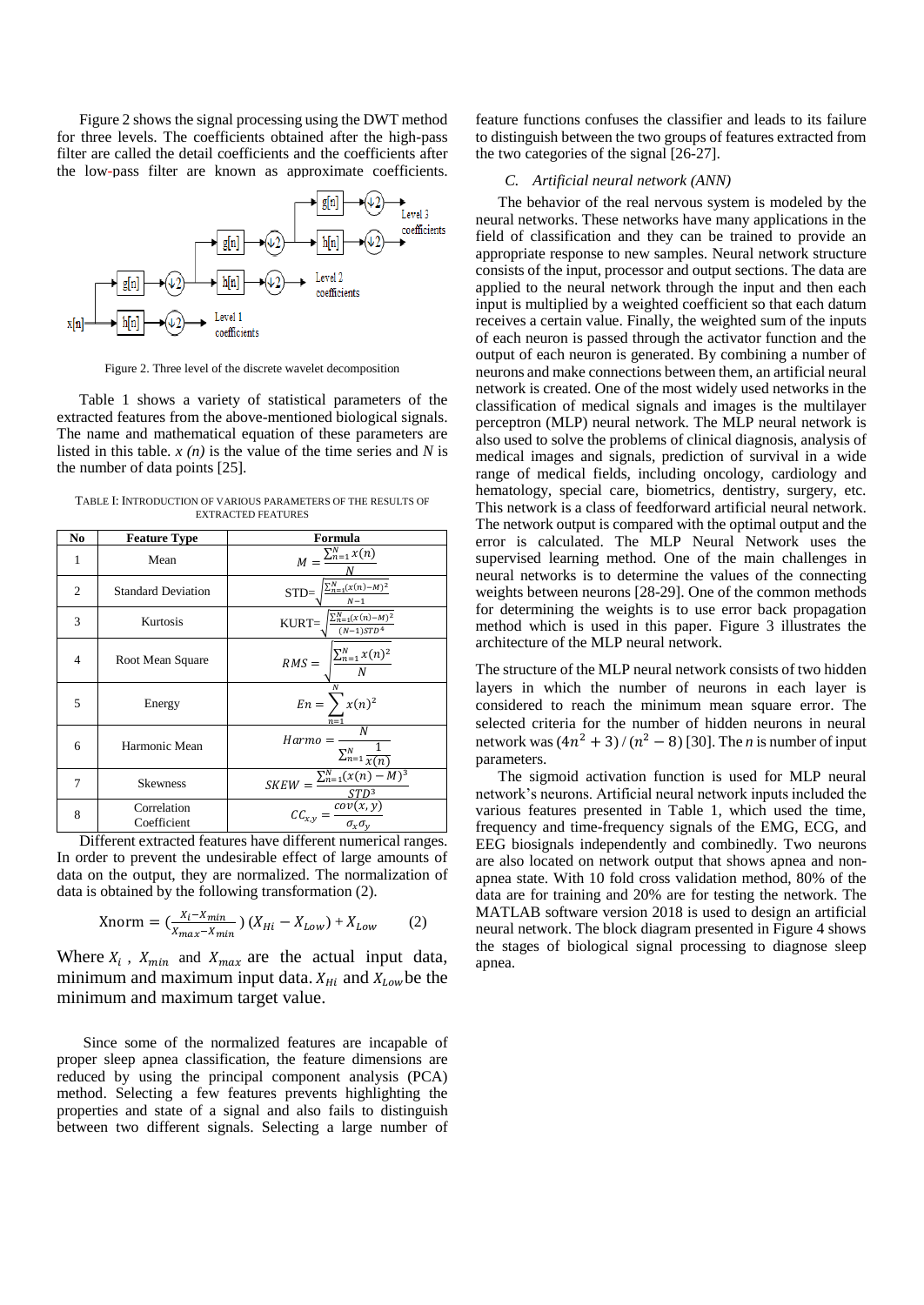

Figure3. A schematic diagram of a Multi-Layer Perceptron

In order to be more successful in signal processing, after recording the biological signals of EMG, ECG and EEG in different stages of sleep, noise is eliminated. In the next stage, according to the incidence of apnea disorder tag in the database, the EMG, ECG and EEG signals are divided into two apnea and non-apnea periods. Then due to the nature of the signals and to increase the classifier efficiency, the time, frequency and timefrequency domain features are extracted. The extracted features are entered the MLP artificial neural network. Finally, using an artificial neural network toolbox and based on the features extracted from each signal, the diagnosis and classification of apnea and non-apnea state are performed. Finally, in order to evaluate the effectiveness of the proposed system, the criteria for specificity, sensitivity, and accuracy are used according to formulas (3), (4) and (5). *TN* is the diagnosis of non-apnea and *TP* is the correct diagnosis of apnea period. *FN* means that the system has falsely announced the apnea period as non-apnea and *FP* means the system has falsely announced the non-apnea period as apnea.

$$
Specificity = \frac{TN}{TN + FP}
$$
 (3)

$$
Sensitivity = \frac{TP}{TP + FN} \tag{4}
$$

$$
Accuracy = \frac{TN + TP}{TN + FP + TP + FN}
$$
 (5)

All of the steps in Figure 4 are performed using the MATLAB software and its various toolboxes.

### III.RESULTS

In this phase, 32 samples (80%) are used to train the artificial neural network. After implementing the multilayer perceptron neural network with backpropagation algorithm in MATLAB software and changing the number of layers and neurons of the MLP network and observing the error, the best structure is obtained which is an NN (13-6-6-2) structure with 1500 training cycles. This means that the MLP network has 13 variables for the input layer, 2 variables for the output layer, and 6 neurons for the first and second middle layer (hidden) and the learning process is repeated 1500 times at the training stage. The output variable based on database information has two states defined as apnea or non-apnea. 8 samples (20%) are used for testing the artificial neural network. Specificity, sensitivity and accuracy levels of 96.87%, 97.41%, and 98.9% are obtained respectively by combining EMG, ECG and EEG signals. The different network structures and the results of the test phase are summarized in Fig. 5 and Table 2. The use of EMG, ECG, and EEG signals independently and in binary combination have less significant outcomes than the use of all three biological signals. The network performance does not change significantly by increasing the neurons of the hidden layer for values greater than 6; Therefore, the best structure for the neural network is shown in Table 2 in this paper.

| <b>Signal Type</b> | Input | <b>Hidden</b><br>laver1 | <b>Hidden</b><br>laver1 | <b>Training</b><br><b>Function</b> | Learning<br><b>Function</b> | <b>Transfer</b><br><b>Function</b> | <b>Specificity</b><br>$\frac{9}{6}$ | <b>Sensitivity</b><br>$\frac{9}{6}$ | Accuracy<br>$\frac{1}{2}$ |
|--------------------|-------|-------------------------|-------------------------|------------------------------------|-----------------------------|------------------------------------|-------------------------------------|-------------------------------------|---------------------------|
| EMG                |       | 4                       |                         | trainlm                            | learngdm                    | tansig                             | $78.12 \pm 6.10$                    | $80.45 \pm 5.65$                    | $82.84 \pm 4.64$          |
| <b>ECG</b>         | Q     |                         |                         | trainlm                            | learngdm                    | tansig                             | $83.19 \pm 4.77$                    | $84.21 \pm 5.01$                    | $86.43 \pm 4.21$          |
| <b>EEG</b>         | 10    | 4                       |                         | traincgf                           | learngdm                    | logsig                             | $82.78 \pm 4.87$                    | $84.65 \pm 5.47$                    | $86.09 \pm 5.76$          |
| $EMG + ECG$        | 10    | 6                       |                         | trainlm                            | learngd                     | tansig                             | $87.11 \pm 3.87$                    | $86.66 \pm 3.89$                    | $87.46 \pm 3.67$          |
| $EMG + EEG$        |       | 6                       |                         | traincef                           | learngdm                    | tansig                             | $86.15 \pm 4.21$                    | $85.05 + 4.11$                      | $86.33 \pm 4.09$          |
| $ECG + EEG$        | 12    | 6                       |                         | trainlm                            | learngdm                    | logsig                             | $90.72 \pm 3.09$                    | $91.56 \pm 3.34$                    | $91.25 \pm 3.11$          |
| $EMG + ECG + EEG$  | 13    | 6                       | 6                       | trainlm                            | learngdm                    | tansig                             | $96.87 \pm 1.78$                    | $97.14 \pm 2.24$                    | $98.09 \pm 2.15$          |

TABLE 2. THE MEAN AND STANDARD DEVIATION OF THE PERFORMANCE OF A NEURAL NETWORK WITH DIFFERENT STRUCTURE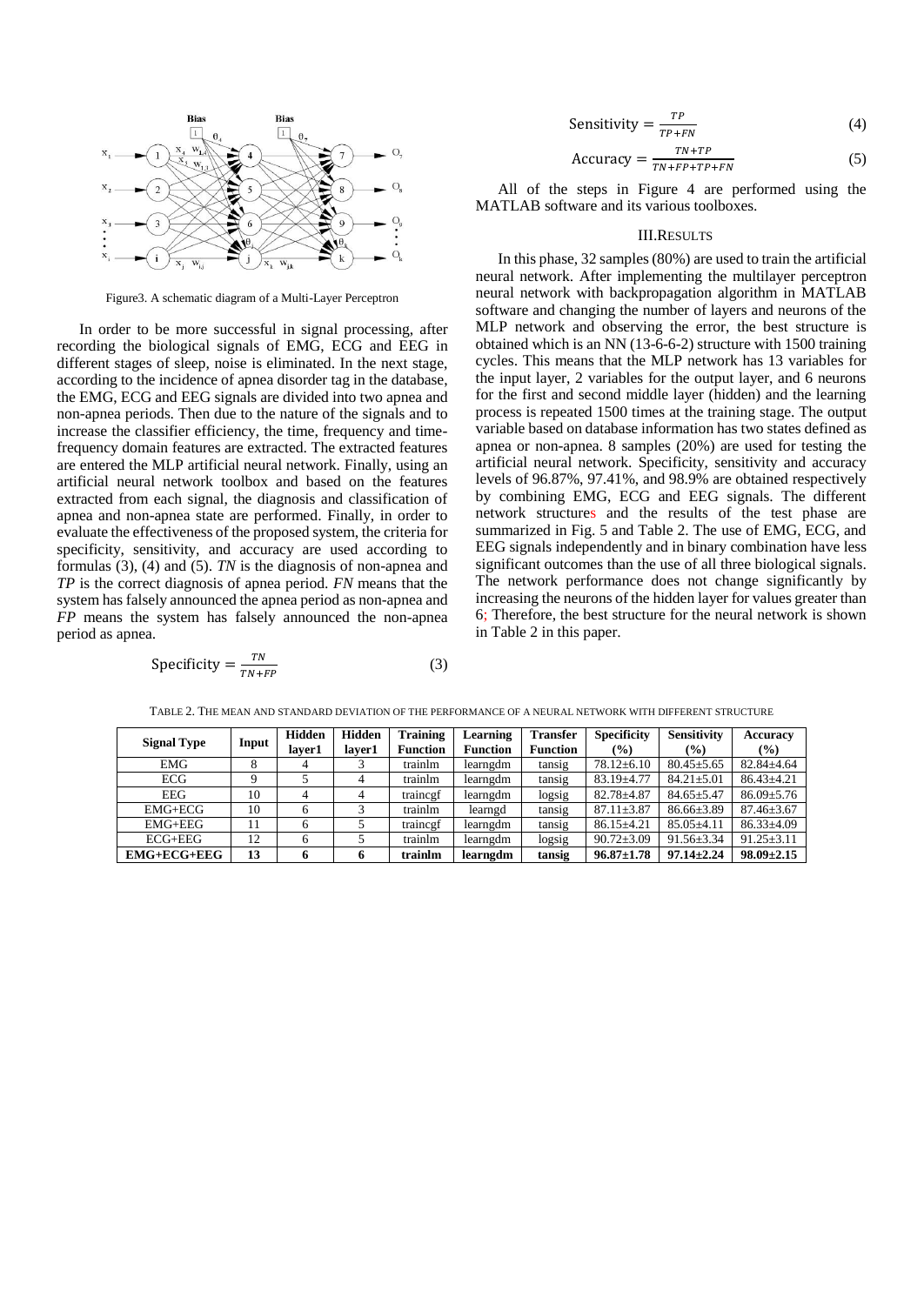

Figure 4. The block diagram for intelligent diagnosis of sleep apnea disorders



Figure5. Sensitivity, specificity and accuracy evaluated by MLP classifier

# IV.DISCUSSION AND CONCLUSION

In this paper, a new, simple, and low-cost method based on an intelligent algorithm is proposed to increase the accuracy of sleep apnea disorder diagnosis to help control and predict this disease. Accordingly, the EMG, ECG, and EEG signals are initially windowed into apnea and non-apnea periods according to the tags in the database. Then, the time, frequency, and timefrequency features are applied on these periods and the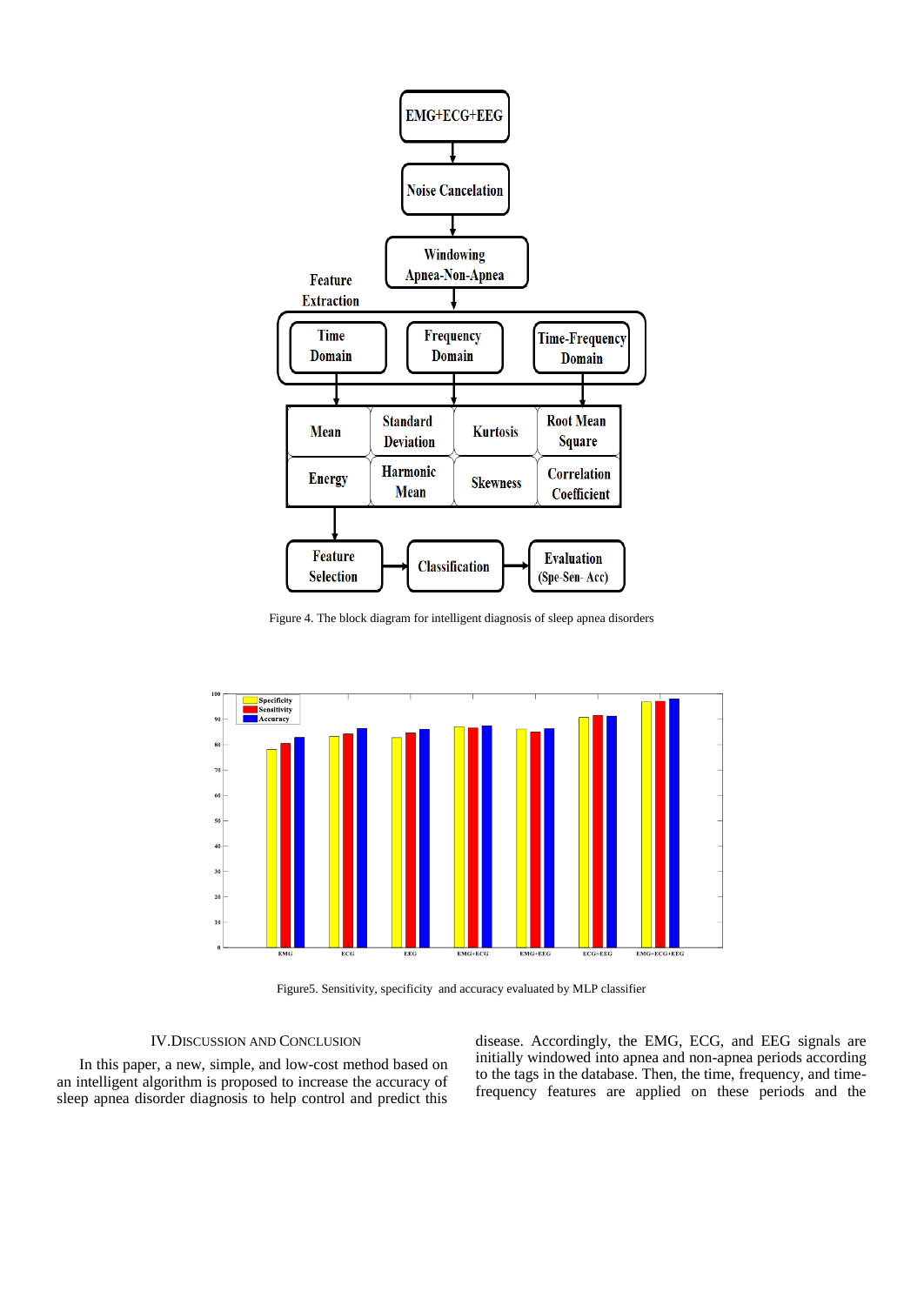parameters given in Table 1 are extracted based on their partial coefficients. Then the data of 17 patients are randomly used for training and those of 8 other patients are used for the MLP classifier test. Training is used individually and in combination with the MLP inputs. The results of this proposed algorithm are examined with specificity, sensitivity and accuracy indicators and the results are shown in Table 2.

Based on the results presented in Table 2, the proposed algorithm has been able to diagnose this disease with a better performance than other studies in this area. On the other hand, the PCA technique has increased the performance of the algorithm by reducing the input dimension which is important due to the clinical application of this algorithm. Due to the high accuracy, the results of this article can help physicians and nurses to diagnose the disease and because of the use of highly related signals, there is a false alert reduction for hospitals. The comparison between the results of this paper and previous studies indicated the better performance of the proposed method in distinguishing the apnea and non- apnea periods. Table 3 summarizes the research results conducted in this field.

TABLE 3. COMPARING RECENT STUDIED ON OSA DIAGNOSIS

| No.            | <b>Authors</b>            | <b>Signal type - Methods</b>                              | Results $(\% )$                                 |  |
|----------------|---------------------------|-----------------------------------------------------------|-------------------------------------------------|--|
| 1              | Ebrahimi<br>et al. [31]   | EEG - ANN                                                 | $Acc = 93$<br>$Sen = 48$<br>$Spe = 94.4$        |  |
| 2              | Karandiker<br>et al. [32] | ECG - NN , Regression, Decision<br>Tree & Ensemble Models | $Acc = 88.06$                                   |  |
| 3              | Huang et<br>al. [33]      | $EEG-SVM$                                                 | $Acc = 70.92$                                   |  |
| $\overline{4}$ | Sanders et<br>al. [34]    | $EEG - LDA$                                               | $Acc = 84$                                      |  |
| 5              | Zhang et<br>al. [35]      | Sparse Deep Belief Net                                    | $Acc = 91.31$                                   |  |
| 6              | Rachim et<br>al. [36]     | $ECG$ – wavelet-PCA                                       | $Acc = 94.3$                                    |  |
| 7              | Tsinalis et<br>al. [37]   | EEG - stacked sparse autoencoders<br><b>NN</b>            | $Acc = 78$                                      |  |
| 8              | Shi et al.<br>$[38]$      | Multichannel EEG - extreme<br>learning machine            | $Acc = 81.1$                                    |  |
| 9              | Khald et<br>al. [39]      | EEG-SVM,KNN,LDA                                           | $Acc = 93.13$<br>$Sen = 89.06$<br>$Spe = 98.61$ |  |
| 10             | Sharma et<br>al. [40]     | ECG - KNN, PNN, SVM, RBF                                  | $Acc = 97.14$                                   |  |
| 11             | Janbakhsh<br>et al. [41]  | ECG – supervised Machine<br>Learning                      | $Acc = 90.9$<br>$Sen = 89.6$<br>$Spe = 91.8$    |  |

In Fig. 6, a comparison is made between the results of various research in this field. Given that most of the research in this field provided the correctness of their proposed algorithm, this comparison is made based on three validity criteria. A comparison of these results shows that the proposed algorithm is capable of achieving high accuracy compared to the related references. As a suggestion, the future studies can increase specificity, sensitivity, and accuracy by reducing the overlap between the features selected by optimization algorithms such as the genetic algorithm and using other artificial intelligence methods. The key novelty of this paper is to detect the sleep disorder from an available signal dataset by using a workable set of features.



Figure6. Comparison of the Accuracy of Some Related References with Sleep Apnea

#### **REFERENCES**

- [1] Sheikh shanawaz, et al., A Review of Obstructive Sleep Apnea Detection Approaches, IEEE Journal of Biomedical and Health Informatics, pp. 1- 1, 2018.
- [2] Khandoker, A.H. and M. Palaniswami. modeling respiratory movement signals during central and obstructive sleep apnea events using electrocardiogram, Annals of biomedical engineering, 39(2), pp. 801- 811.2011.
- [3] Necmettin SEZG\_IN, EMG classi\_cation in obstructive sleep apnea syndrome and periodic limb movement syndrome patients by using wavelet packet transform and extreme learning machine, Turk J Elec Eng & Comp Sci, 23: pp. 873 – 884, 2015.
- [4] M. M. Khalil et al. Electrocrdiographic changes in obstructive sleep apnoea syndrome, RESPIRATORY MEDICINE, 92, pp. 25-27, 1998.
- [5] F.Kawana et al. " Automatic EEG arousal detection for sleep apnea syndrome ", Biomedical Signal Processing and Control 4(4), pp. 329-337, 2009.
- [6] Kiranyaz, S., Ince, T., and Gabbouj, M., Real-time patient-specific ECG classification by 1-D convolutional neural networks. IEEE Trans. Biomed. Eng. 63(3):664–675, 2016.
- [7] Chen, L., Zhang, X., and Song, C., An automatic screening approach for obstructive sleep apnea diagnosis based on single-lead electrocardiogram. IEEE Trans. Autom. Sci. Eng.2:106–115, 2015.
- [8] Jafari, A., Sleep apnoea detection from ECG using features extracted from reconstructed phase space and frequency domain. Biomed Signal Process Control 8(6):551–558, 2013.
- [9] Koley, B. L., and Dey, D., Automatic detection of sleep apnea and hypopnea events from single channel measurement of respiration signal employing ensemble binary SVM classifiers. Measurement 46(7):2082–2092, 2013.
- [10] Suvasish Saha, Arnab Bhattacharjee, Md. Abu Aeioub Ansary, S. A. Fattah, "An approach for automatic sleep apnea detection based on entropy of multi-band EEG signal", Region 10 Conference (TENCON) 2016 IEEE, pp. 420-423, 2016.
- [11] Farhin Ahmed, Projna Paromita, Arnab Bhattacharjee, Suvasish Saha, Samee Azad, S. A. Fattah, "Detection of sleep apnea using sub-frame based temporal variation of energy in beta band in EEG", Electrical and Computer Engineering (WIECON-ECE) 2016 IEEE International WIE Conference on, pp. 258-261, 2016.
- [12] S. Taran, V. Bajaj, D. Sharma, "Robust Hermite decomposition algorithm for classification of sleep apnea EEG signals", Electronics Letters, vol. 53, no. 17, pp. 1182-1184, 2017.
- [13] Koley, B. and D. Dey, On-line Detection of Apnea/Hypopnea Events Using SpO2 Signal: A Rule-based Approach Employing Binary Classifier Models. 2014.
- [14] P. Dehkordi, A. Garde, W. Karlen, D. Wensley, J. M. Ansermino, G. A. Dumont, "Pulse rate variability compared with heart rate variability in children with and without sleep disordered breathing", International